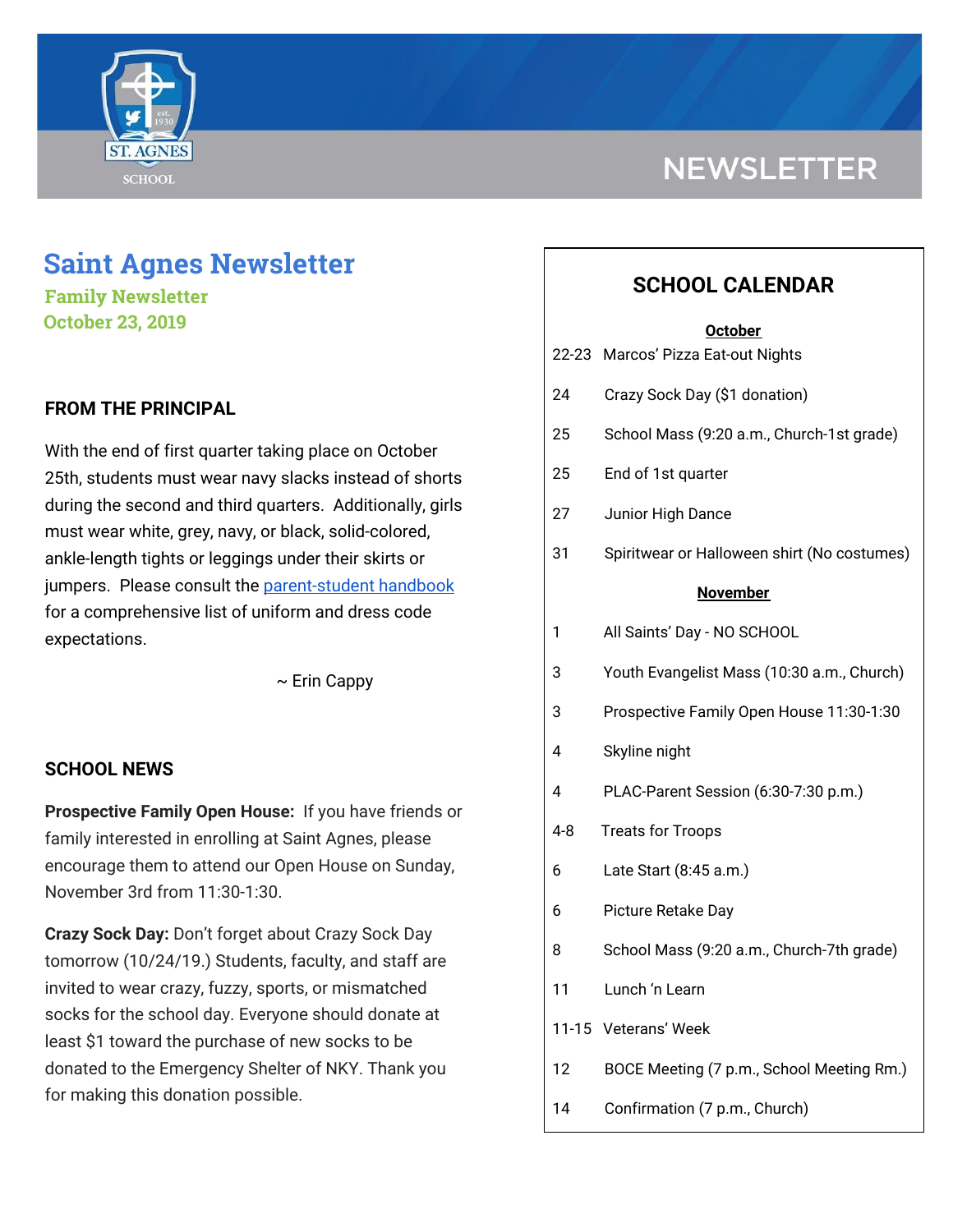**Treats for Troops:** The Junior High Service Club is sponsoring a Treats for Troops Campaign to collect candy to send to our soldiers serving far away. Share some of your Halloween candy this year with a soldier by bringing in your candy to school the week of Nov 4-8. All candy will be donated to the Yellow Ribbon Center which sends care packages to soldiers. Let your sacrifice show that you appreciate their sacrifice.

**Picture Retakes:** Lifetouch will come on November 6th for picture retakes. They will also take pictures of any students absent on the original picture day.

**Veterans Day 2019**- This year, Saint Agnes will celebrate our veterans the entire week of November 11<sup>th</sup>. We will honor the Army on Monday, Navy on Tuesday, Marines on Wednesday, Air Force on Thursday, and Coast Guard on Friday. The flags of all five military branches will be on display, and we would also like to display the names of family members/family friends who are veterans. Please send in names as well as which branch of the military in which the person served. Additionally, we would like to invite all veterans of Saint Agnes family and friends to attend our school Mass and sit in the annex on Friday, November 15<sup>th</sup>.

**Volunteer opportunities**: We have lots of opportunities for parents to help out, including APPLE program volunteers, lunch volunteers, playground volunteers, and lunch 'n learn food signups. Below is the link to sign up. <https://signup.com/go/GpYmNi>

## **PTO NEWS**

**Marco's Pizza Night:** It's not too late to order pizza tonight. A percentage of the sales goes to the PTO and the classroom with the most orders gets a pizza party. Order carryout or delivery from the Crescent Springs Marco's Pizza (off Buttermilk Pike.)

**Box Tops for Education:** There are major changes in the Box Tops program this fall! The key features are still the same - free money for our school for items you already buy - but now it's going digital. Rather than cutting out those little Box Top coupons, you will scan your receipt to get credit for the purchases and see the credit immediately. Start by downloading the BoxTops app at [https://www.boxtops4education.com/.](https://www.boxtops4education.com/) So far, it has been very simple and easy to use. Please keep in mind, as long as you see the old style pink Box Tops coupon, keep clipping them -- we can send those in for credit as long as they appear on packages, but they are phasing those out toward the blue "scan your receipt" Box Top logos.

On the Box Tops app, they have recently added a "give credit" option, where you can enter your child's homeroom. So this fall we will again have a Box Tops competition to see which homeroom can turn in the most, combining both app and clipped box tops. They all add up to big money for our school! So send those into your homeroom by next Friday 10/25. The winning homeroom will earn a special snack and extra recess! Thanks to all for your participation.

#### **Mission Statement of Saint Agnes School**

Saint Agnes School exists to provide excellence in Catholic education while inspiring and empowering our students to live the Gospel message of Jesus Christ. As compassionate and faithful Christians, we continue to pursue our spiritual journey, achieve our highest academic potential, and be stewards of the Catholic faith to others.